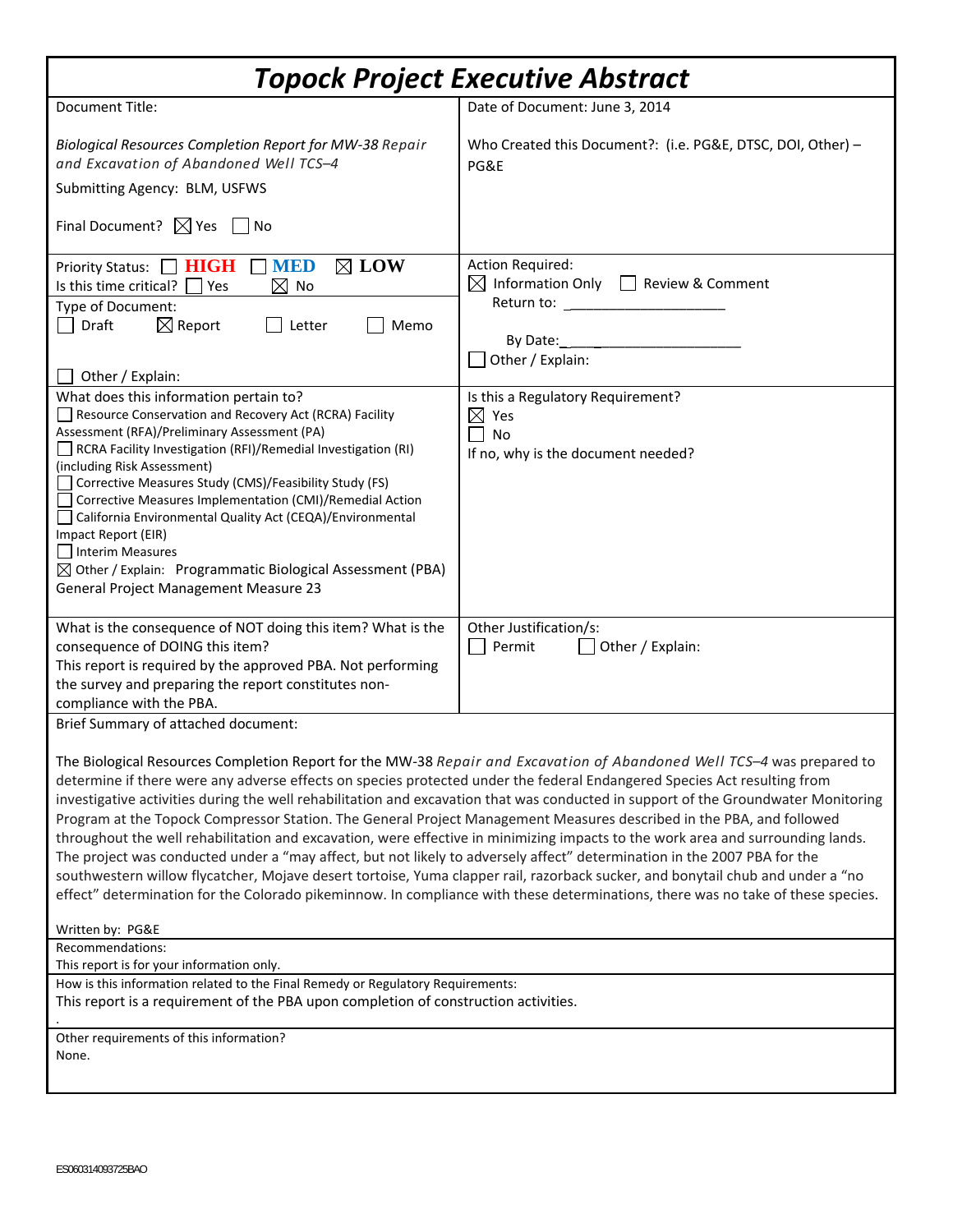#### Related Reports and Documents:

*Click any boxes in the Regulatory Road Map (below) to be linked to the Documents Library on the DTSC Topock Web Site (www.dtsc-topock.com).* 



**Version 9**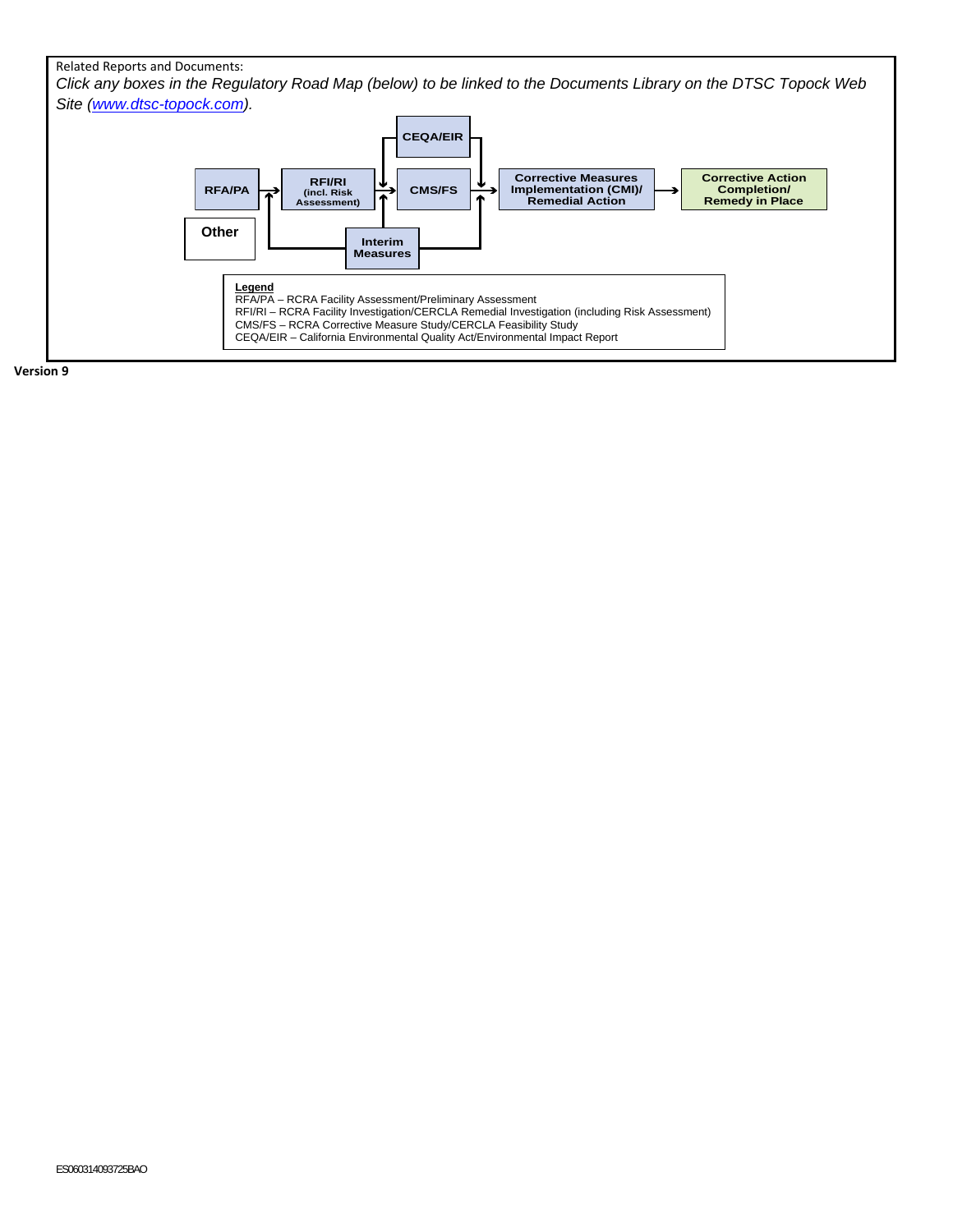

**Yvonne J. Meeks**  Manager

Environmental Remediation

*Mailing Address*  4325 South Higuera Street San Luis Obispo, CA 93401

*Location*  6588 Ontario Road San Luis Obispo, CA 93405

805.234.2257 Fax: 805.773.8281 E-Mail: yjm1@pge.com

June 3, 2014

Ms. Kimber Liebhauser U.S. Department of the Interior Bureau of Land Management 2610 Sweetwater Avenue Lake Havasu City, Arizona 86406

Ms. Carrie Marr U.S. Fish and Wildlife Service Project Manager 2321 W. Royal Palm Road, Suite 103 Phoenix, AZ 85021

#### **Subject:** *Biological Resources Completion Report for MW‐38 Repair and Excavation of Abandoned Well TCS–4, PG&E Topock Compressor Station, Needles, California*

Dear Ms. Liebhauser and Ms. Marr:

This letter transmits the *Biological Resources Completion Report for MW‐38 Repair and Excavation of Abandoned Well TCS–4* at the Topock Compressor Station. This document is submitted in conformance with the January 2007 *Programmatic Biological Assessment for the Pacific Gas and Electric Topock Compressor Station Remedial and Investigative Actions* (PBA). This report have been prepared in compliance with the General Project Measure 23 of the PBA. This condition requires that a brief report discussing the mitigation measures implemented during the construction activities shall be prepared and submitted to the Bureau of Land Management and the U.S. Fish and Wildlife Service.

PG&E appreciates your consideration of the attached report. Please contact Virginia Strohl (PG&E Senior Terrestrial Biologist) at (559) 263‐7417 or me at (805) 234‐2257 with any questions or concerns.

Sincerely,

youne Micke

Yvonne Meeks Topock Project Manager

Enclosure

*Biological Resources Completion Report for MW‐38 Repair and Excavation of Abandoned Well TCS–4, PG&E Topock Compressor Station, Needles, California*

cc: Aaron Yue/DTSC Amanda Dodson/ BLM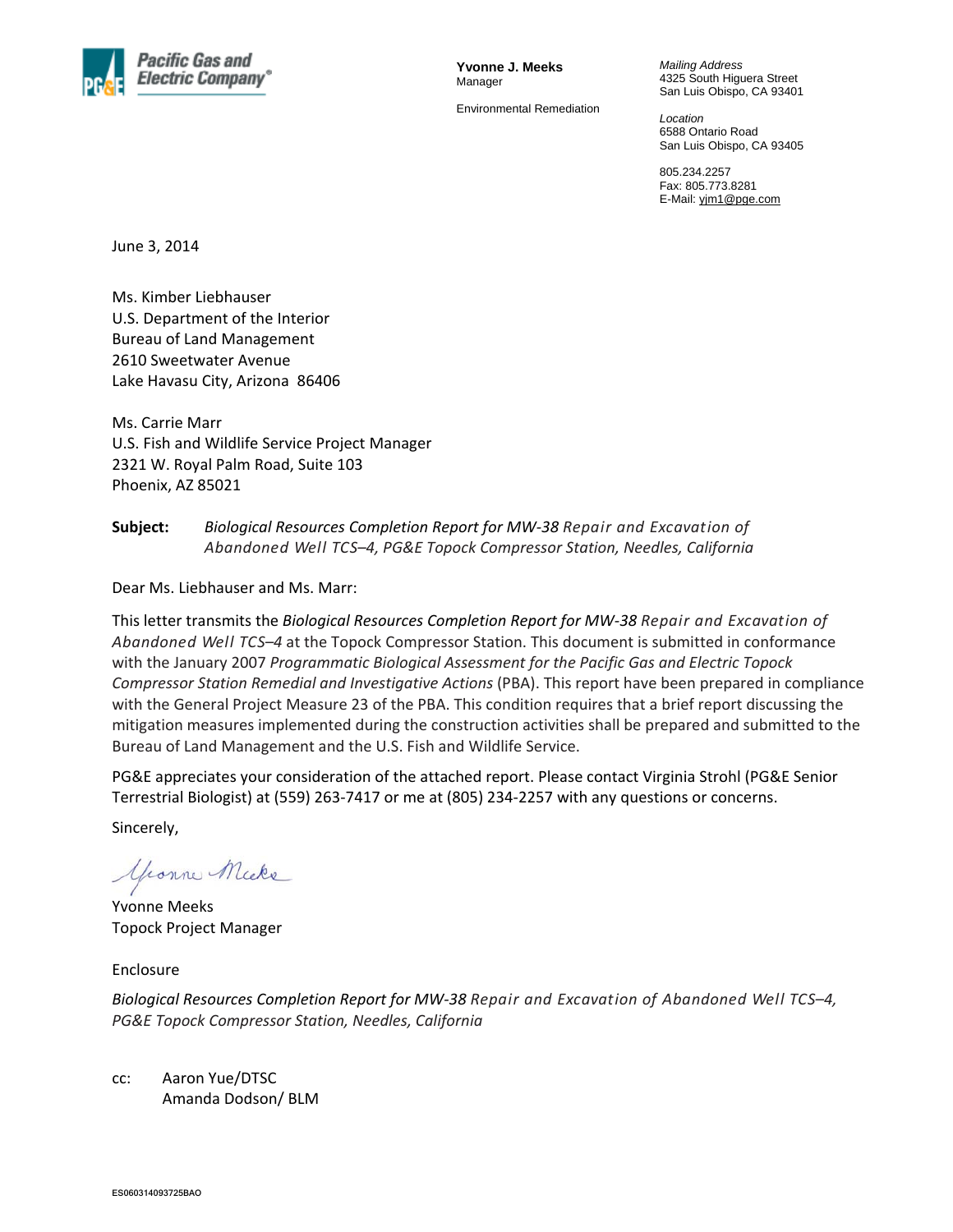## **Biological Resources Completion Report for MW-38 Repair and Excavation of Abandoned Well TCS – 4, PG&E Topock Compressor Station, Needles, California**

*Prepared for*  United States Bureau of Land Management United States Fish and Wildlife Services

> *On behalf of* Pacific Gas and Electric Company



May 2014 WSA Technical Report No. 2013-29



William Self Associates, Inc.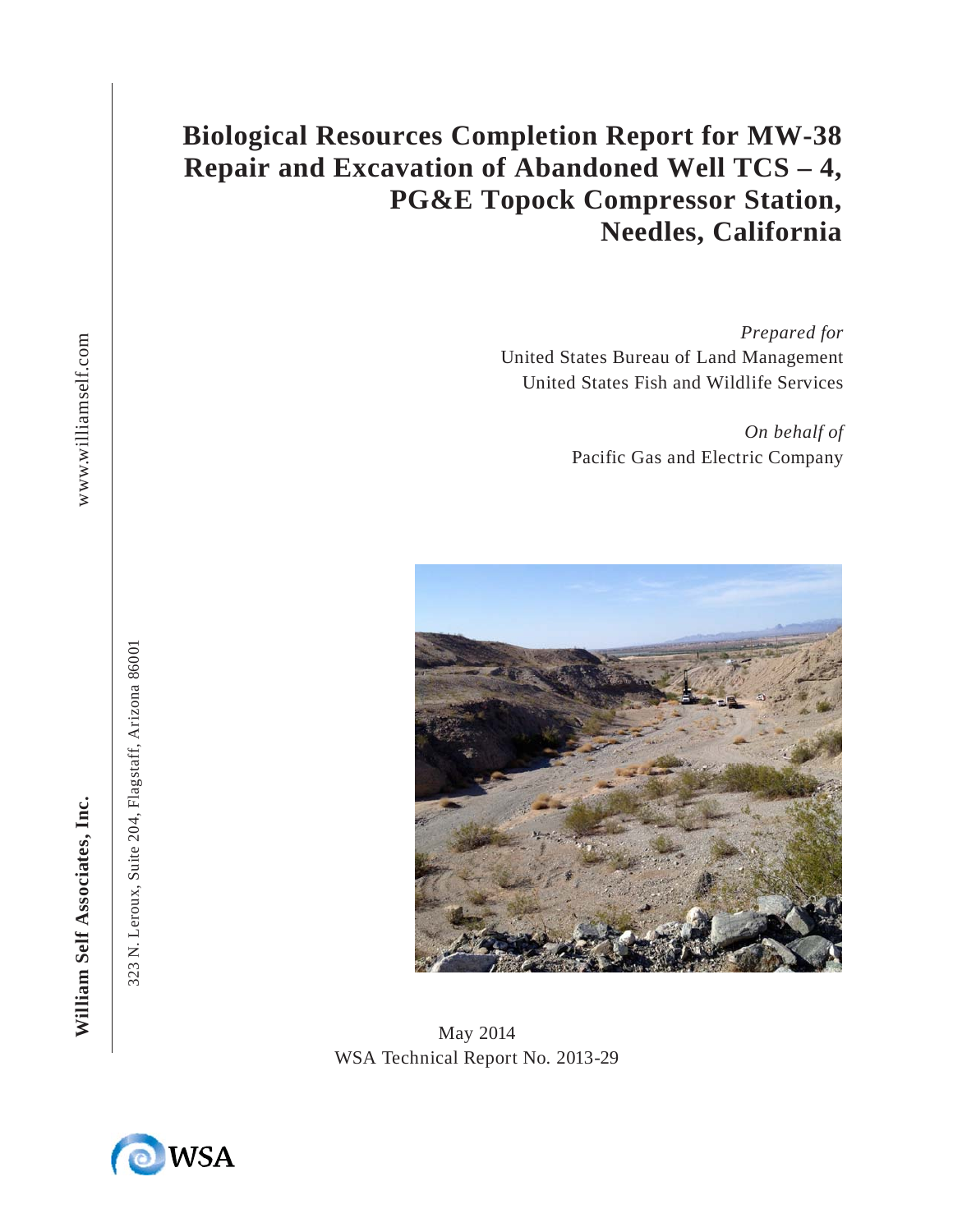| $\mathbf{1}$            |     |  |
|-------------------------|-----|--|
|                         | 1.1 |  |
|                         | 1.2 |  |
| $\overline{2}$          |     |  |
| $\overline{\mathbf{3}}$ |     |  |
|                         | 3.1 |  |
| $\overline{\mathbf{4}}$ |     |  |
|                         | 4.1 |  |
|                         | 4.2 |  |
| 5                       |     |  |
| 6                       |     |  |
|                         |     |  |
|                         |     |  |

#### **TABLE OF CONTENTS**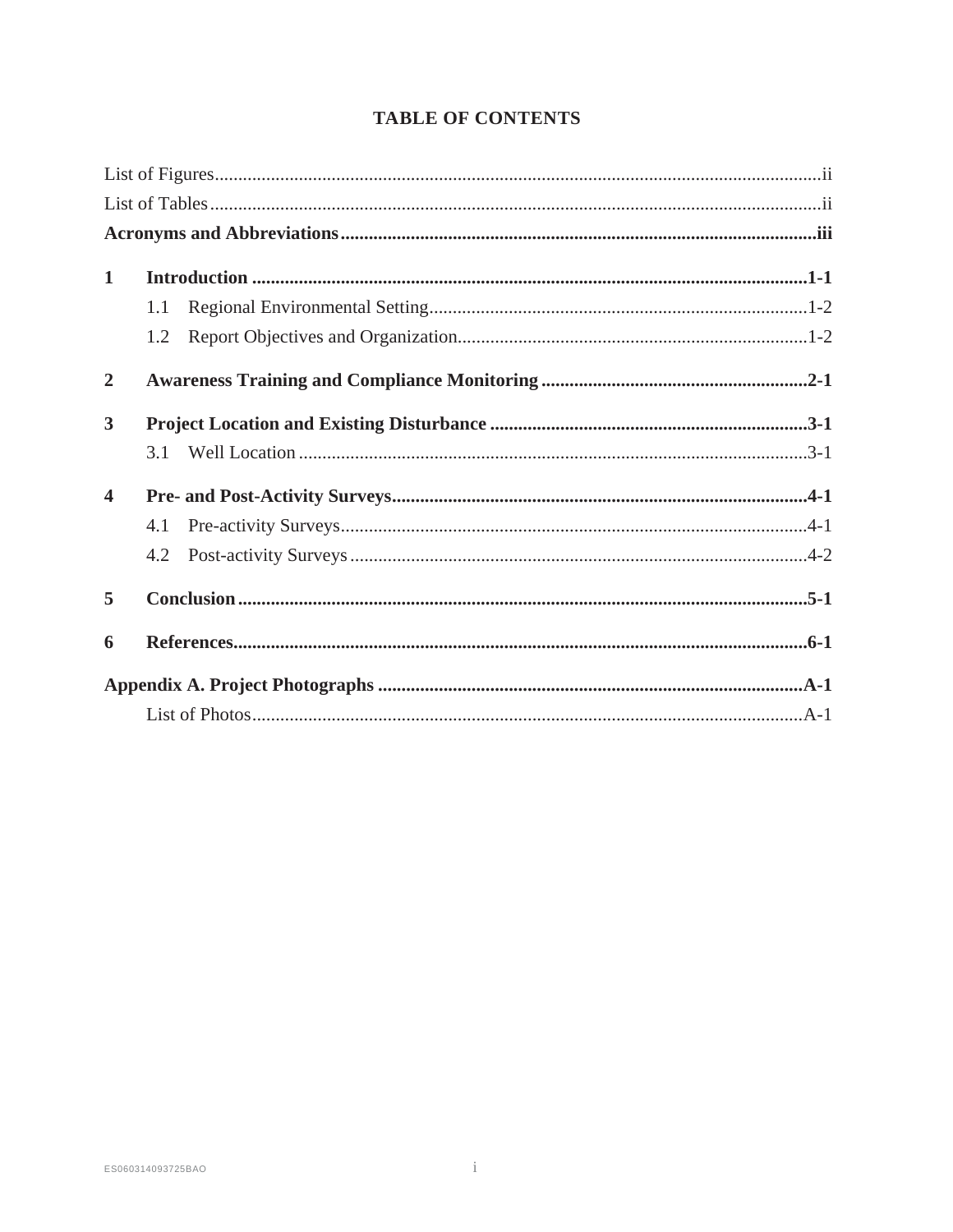#### **LIST OF FIGURES OF FIGURES**

| Figure 2. Project area detail, indicating the well location area, geophysical area, and access |  |
|------------------------------------------------------------------------------------------------|--|
|                                                                                                |  |

#### **LIST OF TABLES OF**

| Table 1. List of observed plants and wildlife incidental to pre-construction surveys  4-1 |  |
|-------------------------------------------------------------------------------------------|--|
|                                                                                           |  |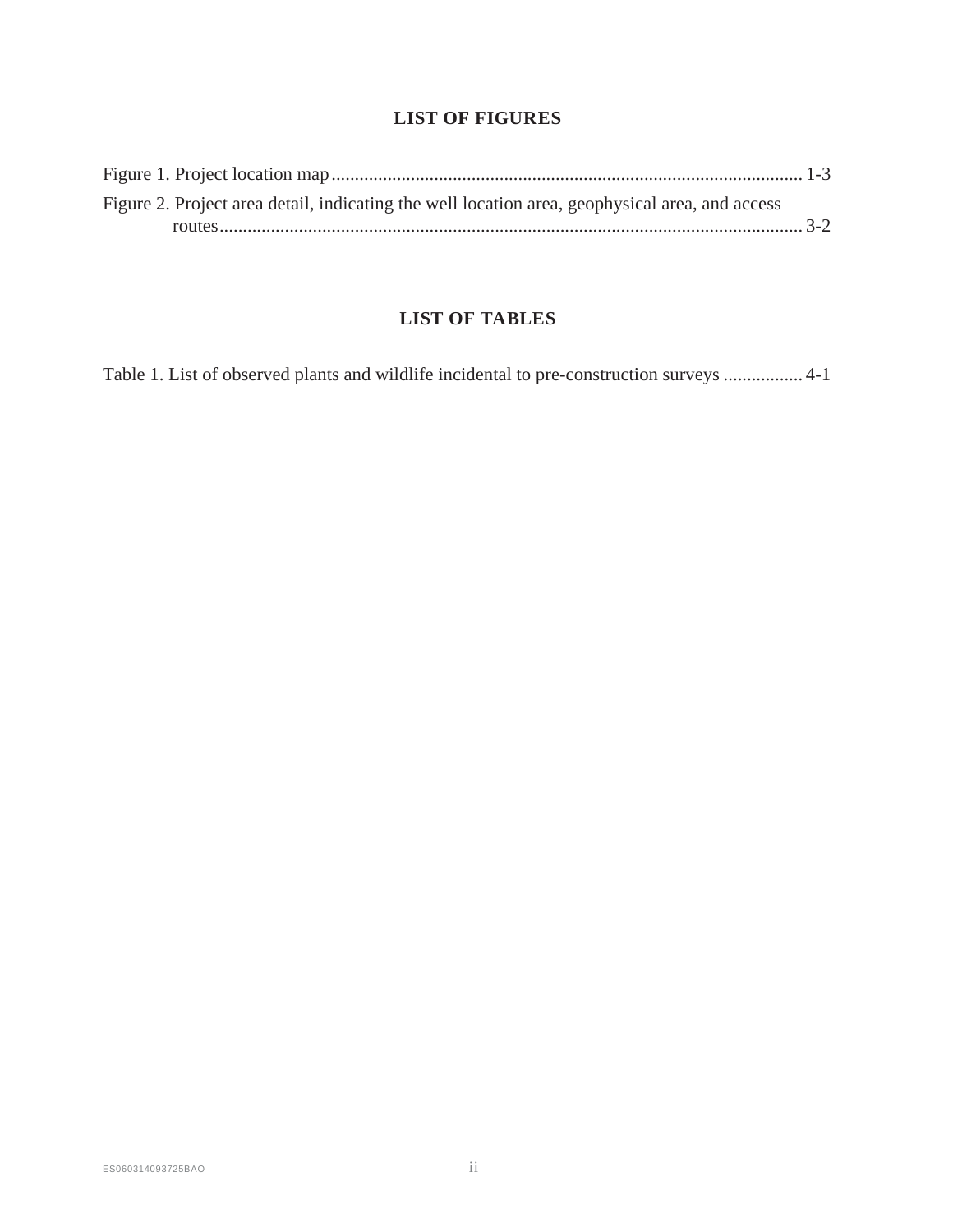### **ACRONYMS AND ABBREVIATIONS**

| <b>BLM</b>    | <b>Bureau of Land Management</b>                                    |
|---------------|---------------------------------------------------------------------|
| <b>CERCLA</b> | Comprehensive Environmental Response Compensation and Liability Act |
| <b>DOI</b>    | United States Department of the Interior                            |
| <b>DTSC</b>   | Department of Toxic Substances Control                              |
| <b>ESA</b>    | <b>Endangered Species Act</b>                                       |
| <b>FCR</b>    | <b>Field Contact Representative</b>                                 |
| <b>GPMM</b>   | <b>General Project Management Measures</b>                          |
| <b>HNWR</b>   | Havasu National Wildlife Refuge                                     |
| <b>PBA</b>    | Programmatic Biological Assessment                                  |
| PG&E          | Pacific Gas and Electric Company                                    |
| <b>RCRA</b>   | <b>Resource Conservation and Recovery Act</b>                       |
| RFI/RI        | RCRA facility investigation/CERCLA remedial investigation           |
| <b>TCS</b>    | <b>Topock Compressor Station</b>                                    |
| <b>USFWS</b>  | United States Fish and Wildlife Service                             |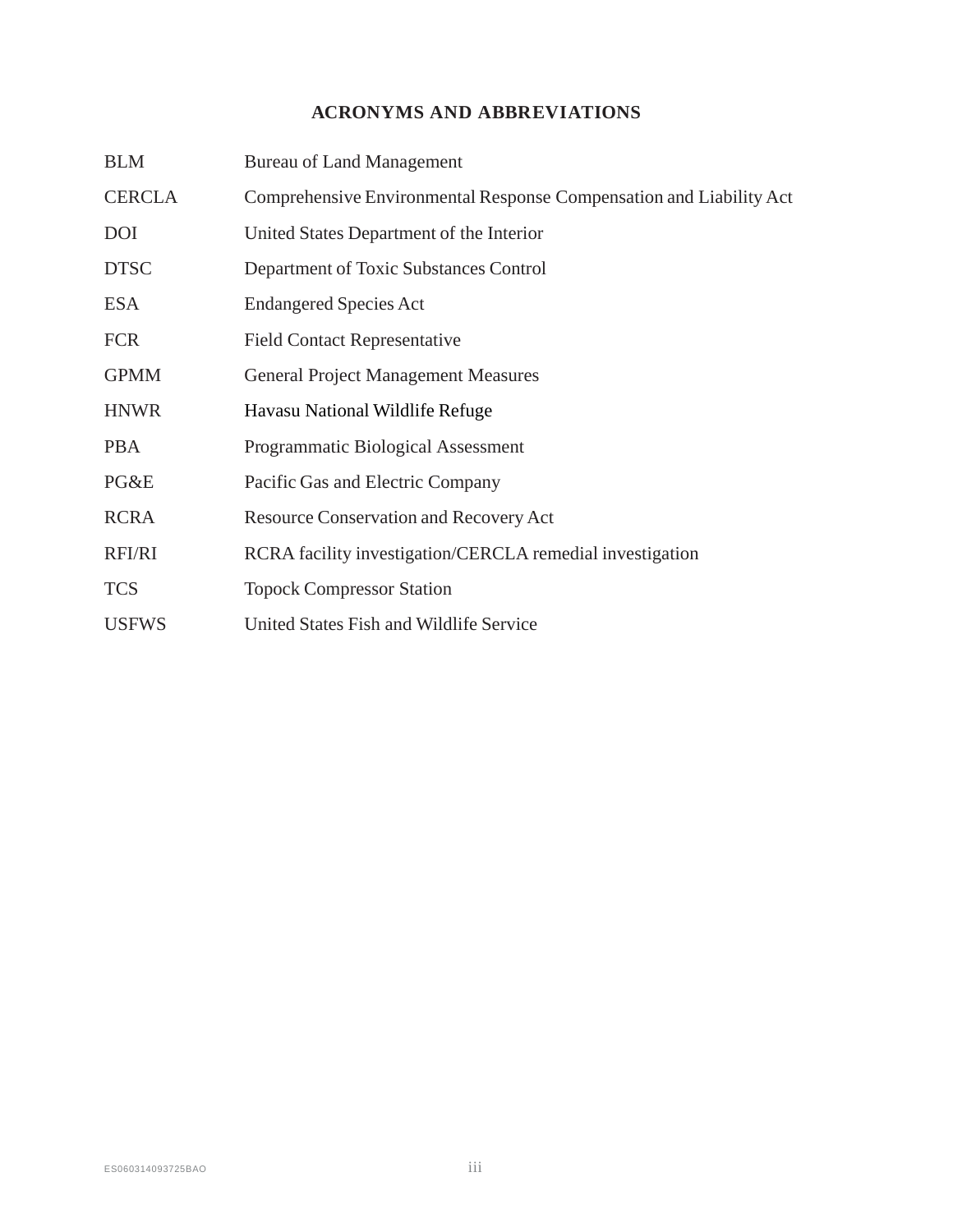# **1.0 Introduction**

Pacific Gas and Electric Company (PG&E) is addressing chromium in groundwater at the Topock Compressor Station (Station) located in eastern San Bernardino County, California, approximately 15 miles (24 km) southeast of Needles, California. Figure 1 provides a site location map for the Station. As part of addressing the chromium groundwater contamination, PG&E has been conducting investigative and remedial activities at the Station and in the surrounding area.

Investigative and remedial activities are being performed under the Resource Conservation and Recovery Act (RCRA) corrective action process under an agreement between PG&E and the California Environmental Protection Agency, Department of Toxic Substances Control (DTSC), as well as under the Comprehensive Environmental Response, Compensation and Liability Act (CERCLA) under an agreement between PG&E and the U. S. Department of the Interior (DOI). Under the terms of these agreements, PG&E is conducting the RCRA facility and remedial investigation (RFI/RI) to identify and evaluate the nature and extent of hazardous waste and constituent releases at the compressor station.

Part of the RCRA facility investigation and CERCLA remedial investigation effort, PG&E installed groundwater monitoring wells MW-38S and MW-38D, within Bat Cave Wash. These wells were installed in April 2004. In January 2010, large storm events significantly damaged the two wells and rendered them non-functional. PG&E developed a plan to repair and rehabilitate the two monitoring wells, which was originally submitted to DTSC in July of 2010 and revised in February 2011 (CH2M HILL 2011). The repair and rehabilitation activities were authorized by DTSC on March 27, 2013. Repair work commenced on April 1, 2013, for work to repair MW-38S and again on May 13, 2013, for work to overdrill and replace MW-38D.

In addition to repairing and rehabilitating the two monitoring wells, geophysical studies were also conducted to evaluate the possible existence of a separate, previously abandoned well (TCS-4, previously referred to as the "old well") in Bat Cave Wash (CH2M HILL 2011). Based on geophysical data, excavation for the abandoned well took place on July 30, 2013 to confirm the location. After confirming the location, the excavation was backfilled and a traffic cone was placed directly over the well location. On September 11, 2013, the well was re-excavated in order to attach a temporary casing that would extend above the ground surface and remained in place while the well was repaired and received a video investigation. The abandoned well TCS-4 repair, which involved drilling to remove earth materials from inside the well casing, took place between March 24 and 26, 2014. The video investigation within the well took place on April 1, 2014.

Primary field tasks conducted during this well repair and rehabilitation work included:

- Pre-mobilization field activities/kick-off meeting/environmental awareness training
- Biological resource survey in the immediate work area and on all associated access routes prior to repair activities
- Surface geophysical survey
- Evaluation of MW-38S, repair of well casing, and well development

ES060314093725BAO 1-1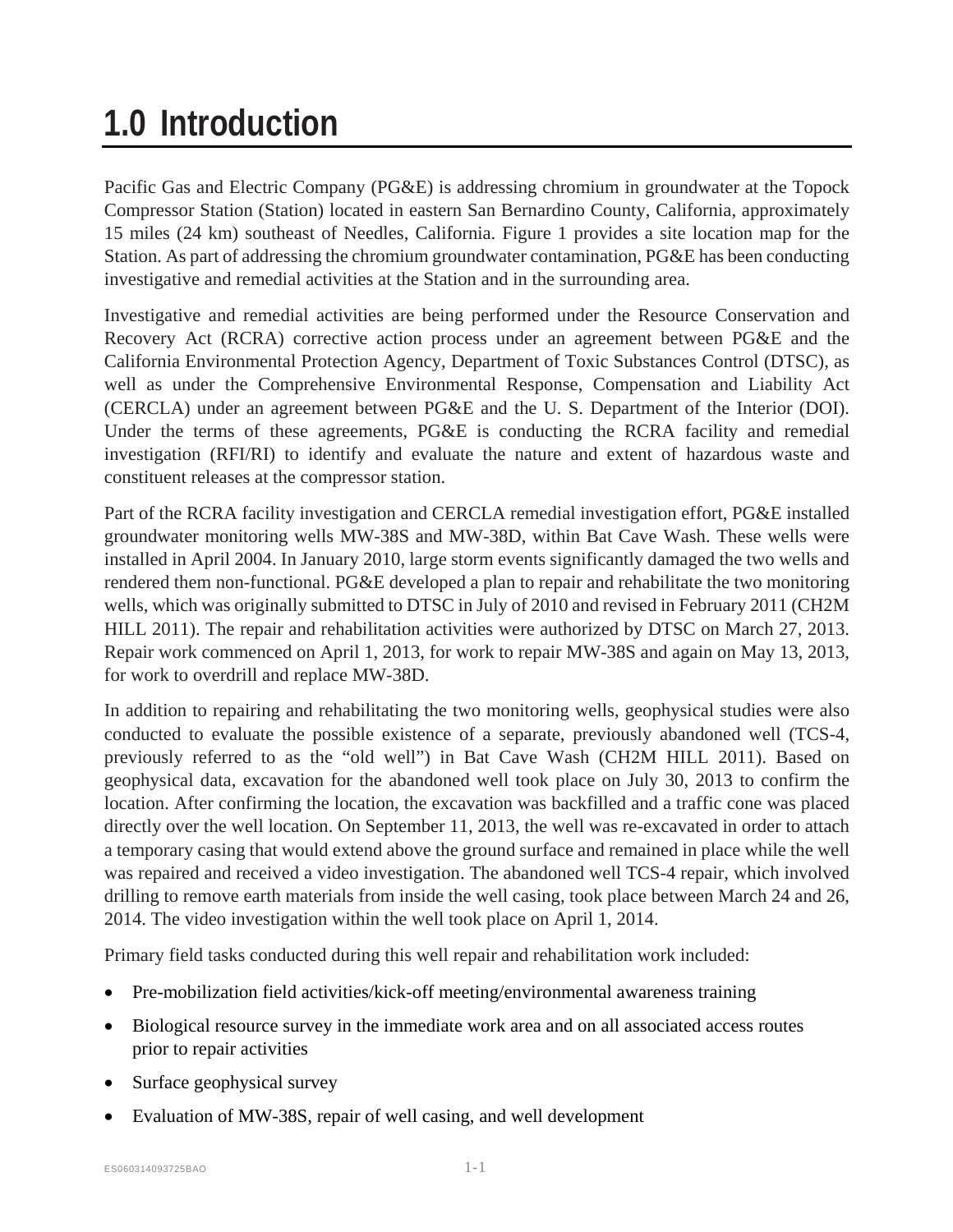- Evaluation of MW-38D, reconstruction of well, and well development
- Installation of above ground well pad and steel casing
- Post-construction biological resource survey
- Excavation and backfill in Bat Cave Wash for abandoned well TCS-4
- Repair and investigation of abandoned well TCS-4

These activities were completed in accordance with applicable General Project Management Measures (GPMM) in the 2007 Programmatic Biological Assessment (PBA) (CH2M HILL 2007), the United States Fish and Wildlife Service (USFWS) letter of concurrence (USFWS, 2007), the USFWS 5-year extension and modification letter (USFWS, 2012) and applicable minimization measures in the adopted Mitigation Monitoring and Reporting Plan for the Topock Compressor Station Groundwater Remediation Project, dated January 2011 (DTSC, 2011a and b).

## **1.1 Regional Environmental Setting**

The Topock Compressor Station is located in a sparsely populated, rural area. Much of the nearby surrounding land is publicly owned by the federal government and has important spiritual meaning to local Indian tribes. Public lands in the area are owned and/or managed by a number of federal and regional agencies, including the Bureau of Land Management (BLM), USFWS, Bureau of Reclamation, and San Bernardino County.

Dominant features of the area include the Colorado River to the east; the Chemehuevi Mountains to the south; the Burlington Northern Santa Fe railroad tracks and bridge; and Interstate 40, which links Barstow, California, and Topock, Arizona. Topography in the area is rugged, ranging from an elevation of approximately 450 feet (137 m) at the Colorado River to over 1,200 feet (365 m) within 1 mile (1.6 km) to the south and southwest.

The area is characterized by arid conditions and high temperatures. The surrounding land consists of a series of terraces divided by desert washes. The landscape within the project area is considerably eroded and can most suitably be described as badlands. The lands are made of small to moderately sized terraces with very steep slopes. Terraces occurring in the project area are homogeneous, composed of rocky soils with very sparse vegetation. Structurally diverse vegetation in the project area is primarily limited to the Colorado River floodplain and the ephemeral washes.

## **1.2 Report Objectives and Organization**

This biological completion report documents field activities associated with performing well repairs at MW-38D and MW-38S and the re-excavation and investigation of abandoned well TCS-4 in Bat Cave Wash from April 1, 2013 through April 1, 2014.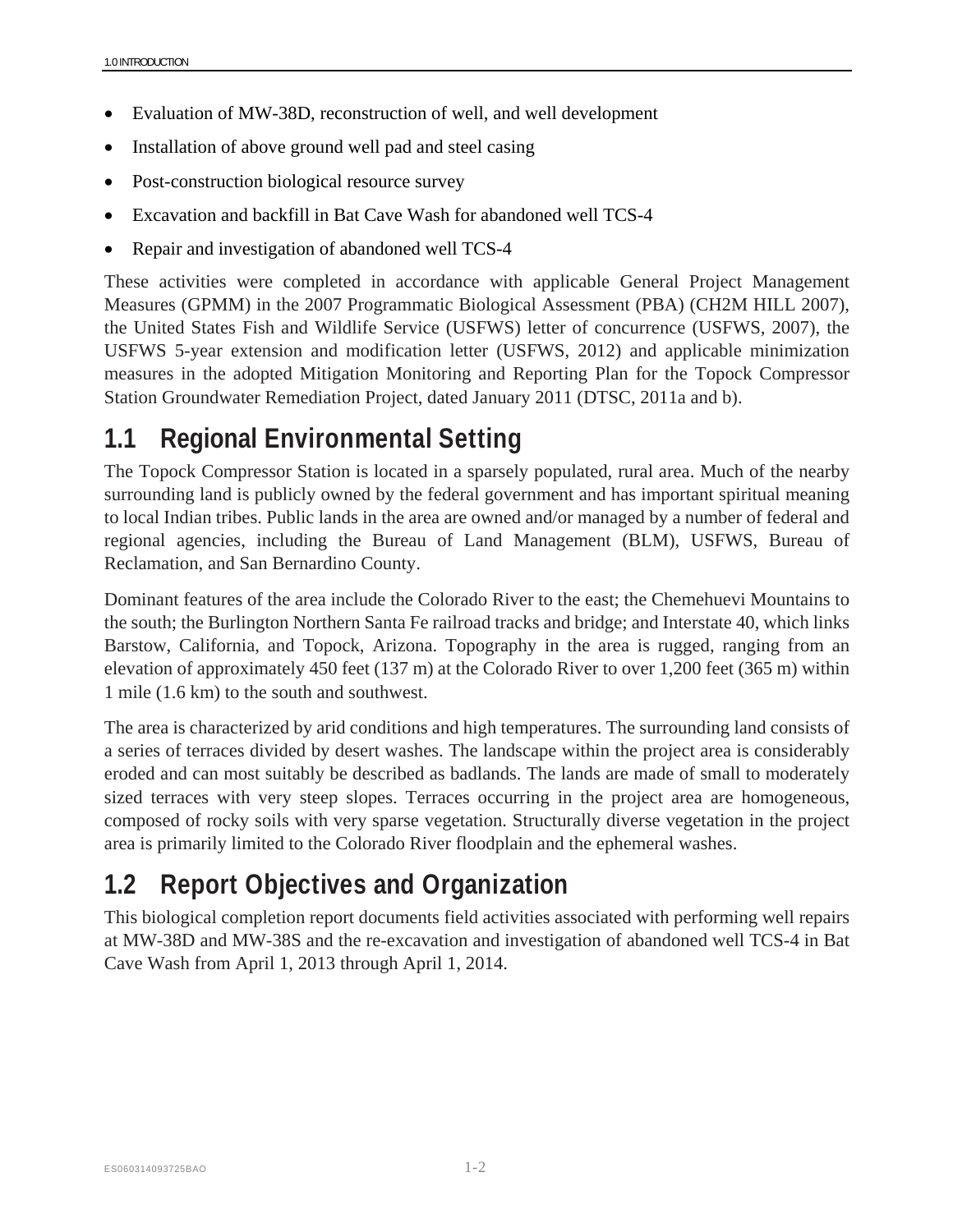

**Figure 1. Project location map.**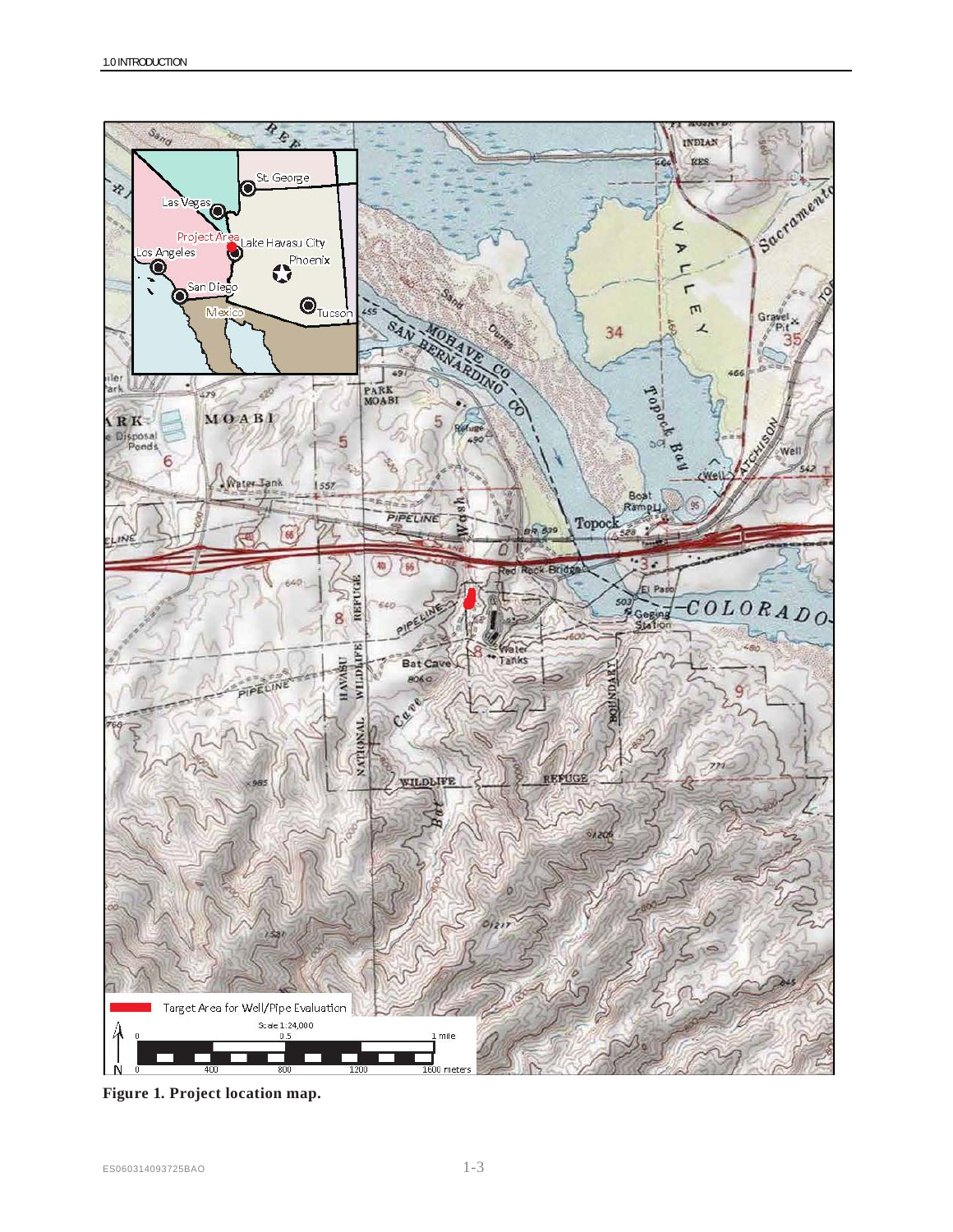The PBA (CH2M HILL 2007) was prepared to determine any potential effect on species protected under the federal Endangered Species Act (ESA) resulting from remedial and investigative activities at the Topock Compressor Station. The USFWS concurred with the determinations provided in the PBA, as documented in a letter dated February 8, 2007 (USFWS 2007). The field activities addressed in this report are included in the PBA; therefore, this report, as part of the PBA, serves as supporting documentation under the ESA for the evaluation of project effects to federally listed species and resulting determinations under the PBA.

This report has been prepared in compliance with the GPMM No. 23 of the PBA (CH2M HILL 2007). This condition requires that a brief report shall be prepared for the BLM and the Havasu National Wildlife Refuge (HNWR) within 60 days of completion of construction activities. This report shall document the effectiveness of the mitigation measures, make recommendations for modifying the measures to enhance species protection, and provide information on survey and monitoring activities, observed listed species, and the actual acreage disturbed by the project.

To comply with these requirements, this report contains:

- Documentation of awareness training and compliance monitoring
- Project location and existing disturbed areas
- Pre- and post-activity surveys, including the observed listed species
- Conclusions, including a discussion of the effectiveness of the mitigation measures and recommendations for modifying the measures to enhance species protection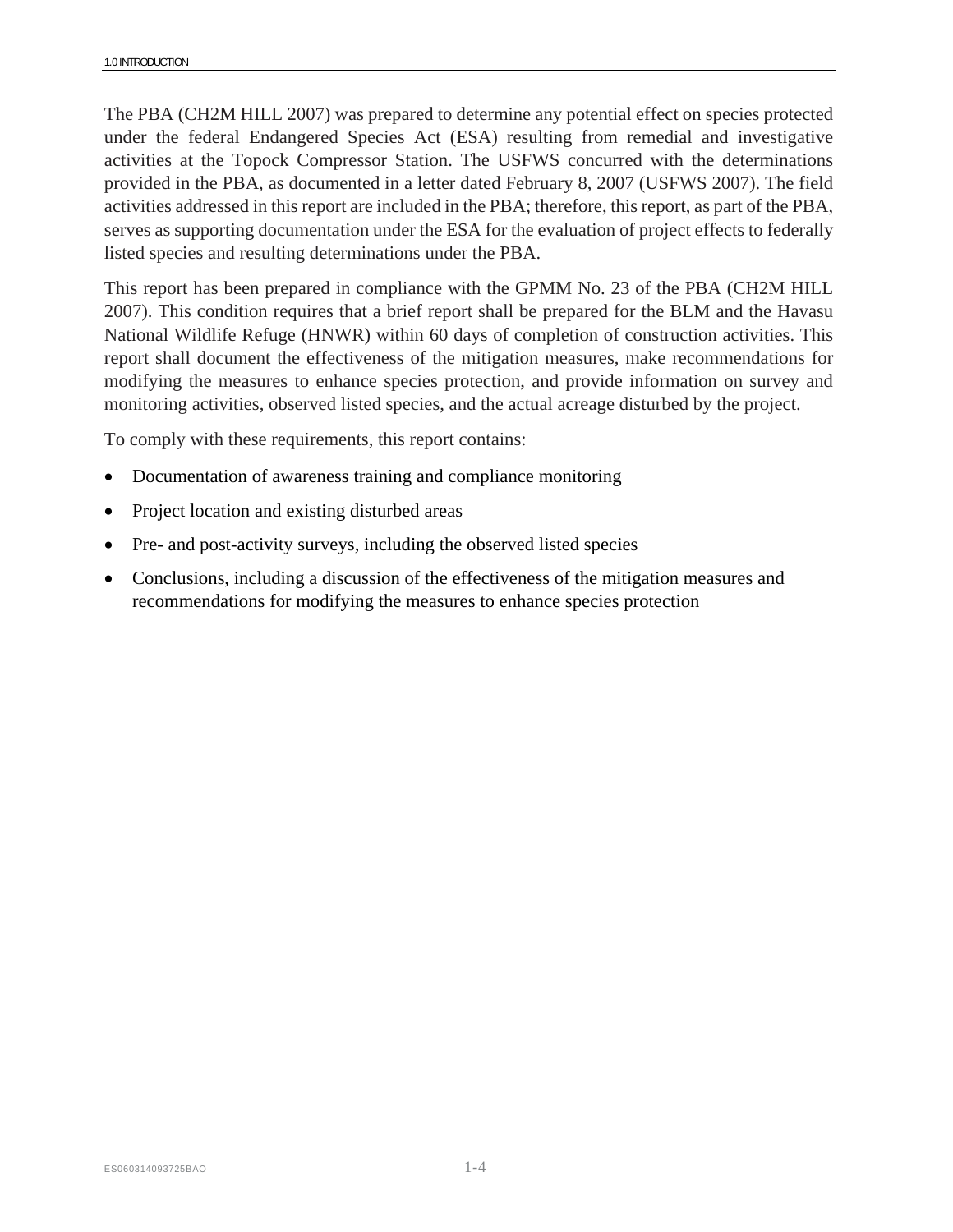# **2.0 Awareness Training and Compliance Monitoring**

In accordance with GPMM No. 5 described in the PBA, awareness training was provided to personnel before the start of construction activities that focused on mitigation measures outlined in the PBA. A WSA biologist, Gabriel Valdes provided training to onsite personnel during the initial kickoff meeting held at the PG&E Topock Compressor Station on April 1, 2013. Training included a description of each species; its habitat, natural history, threats, and legal protection under the ESA; potential penalties; current survey findings; management; and protection measures in the PBA.

A second training session was conducted on May 13, 2013, for the new crewmembers that were brought on site to complete the work on MW-38D. A third training was conducted on July 30, 2013 for the crewmembers conducting the re-excavation of the previously abandoned well, TCS-4. Additional awareness training was provided on September 11, 2013 and March 24, 2014 for the new crewmembers working on the previously abandoned well TCS-4.

During project activities, the designated WSA field contact representative (FCR), Gabriel Valdes, provided compliance monitoring. In accordance with GPMM No. 2, the field contact representative was responsible for overseeing compliance with the mitigation measures.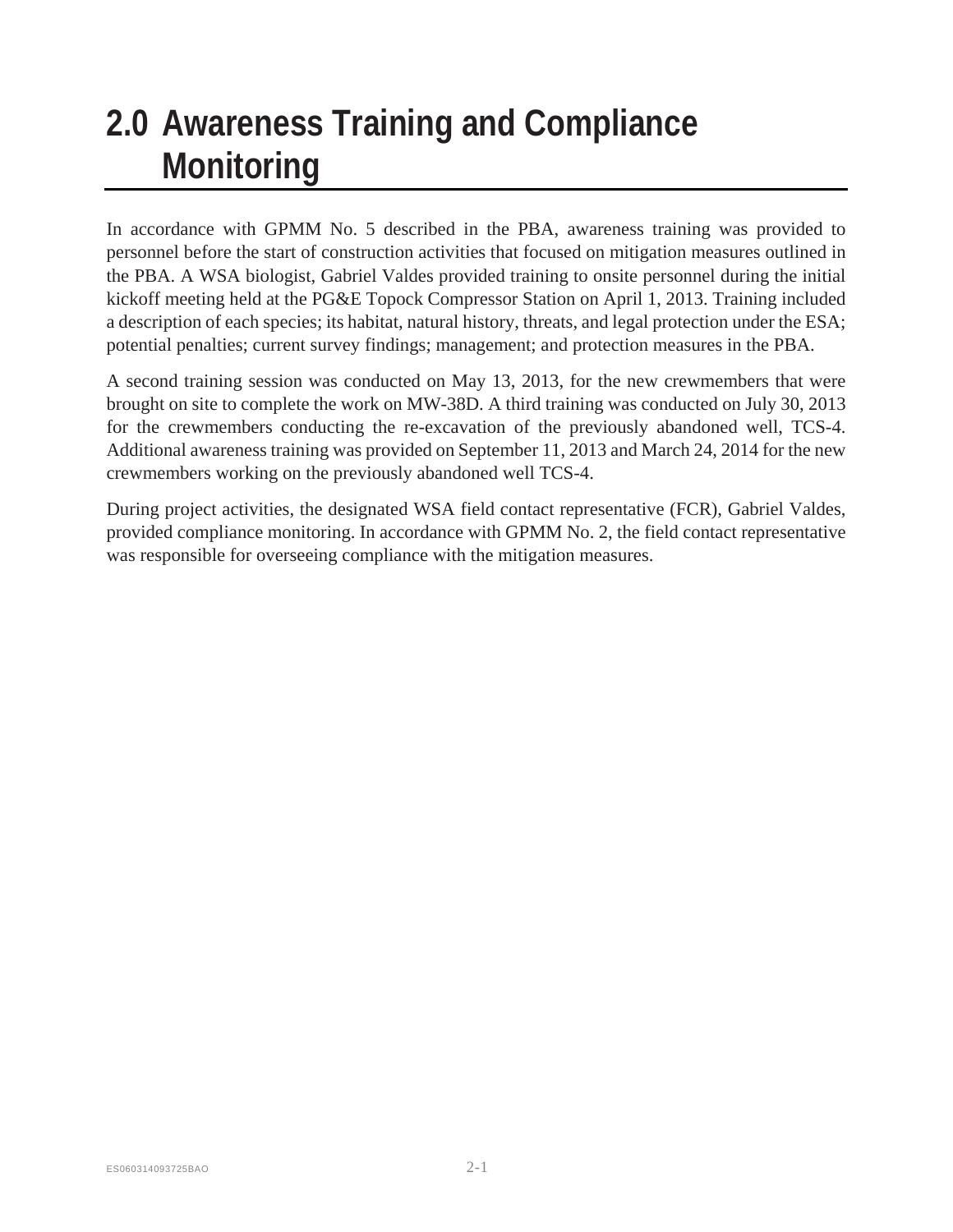# **3.0 Project Location and Existing Disturbance**

One of the largest channels in the project area is Bat Cave Wash, which runs roughly in a southwest to northeast direction from the Chemehuevi Mountains to the Colorado River.

## **3.1 Well Locations**

Monitoring wells MW-38S and MW-38D are located in the bottom of Bat Cave Wash approximately 330 feet (100.5 m) south of the Interstate 40 eastbound lanes. The site can be accessed from the north or south via a well-maintained unpaved roadway that leads into the wash from the Topock Compressor Station. Vegetation is sparse in this part of Bat Cave Wash. The area is dominated by a sandy gravel and cobble stone substrate with few shrubs in the middle of the wash and along the banks. Heavy equipment and vehicles were able to easily access the work area without impacting the surrounding perennial vegetation.

The geophysical investigation was concentrated in the wash directly south of the two well locations (see Figure 2). Excavation for the abandoned well TCS-4 took place within a small area of the investigation site. Figure 2 shows the well location area, geophysical investigation area, and access routes.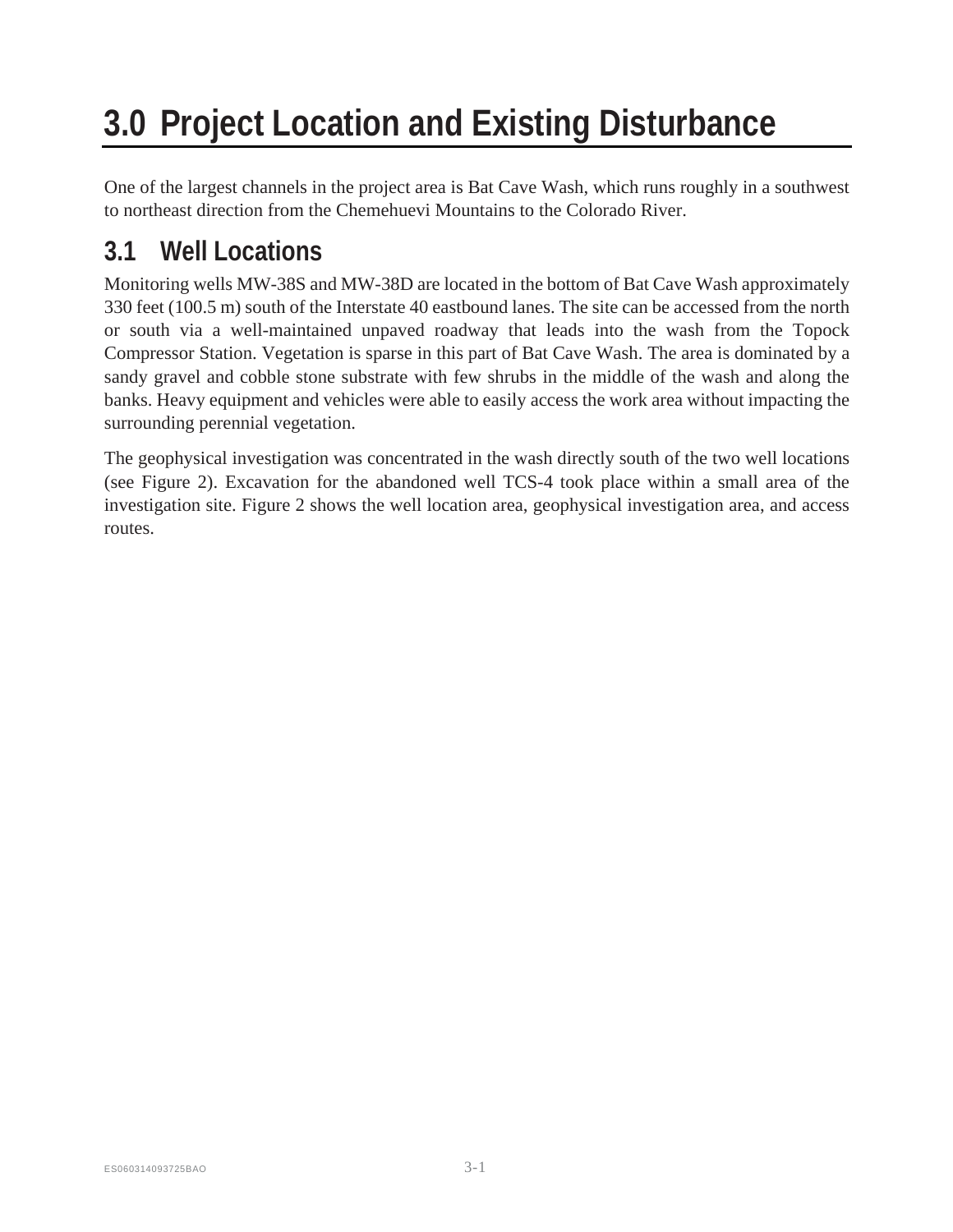

**Figure 2. Project area detail, indicating the well location area, geophysical area, and access routes.**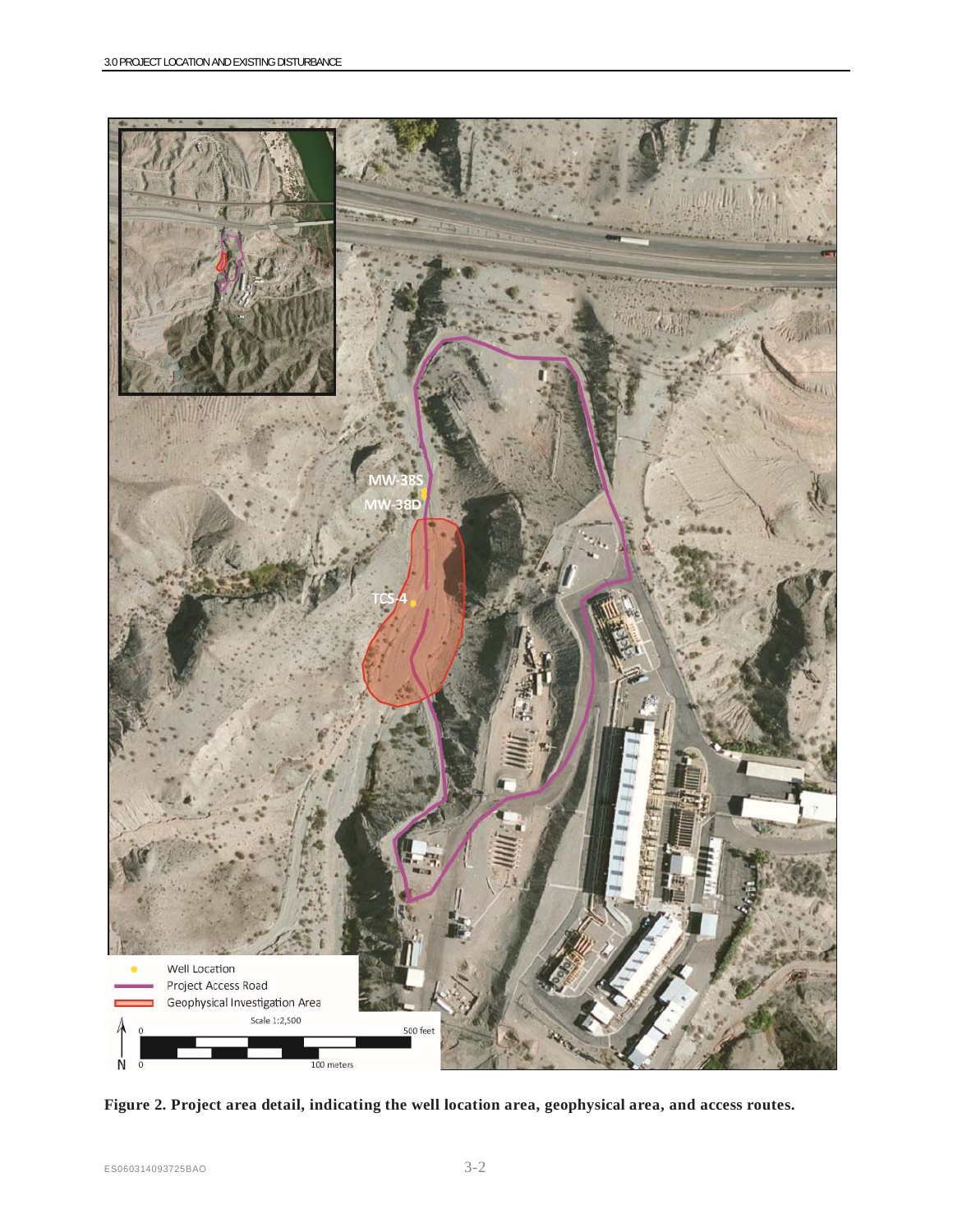## **4.1 Pre-activity Surveys**

Prior to the start of the well repair and investigation activities, USFWS-qualified biologist, Gabriel Valdes/WSA, surveyed the work sites and surrounding areas for sensitive biological resources. No listed species or nesting birds were observed during the pre-activity survey. The area is within the range of the Mojave desert tortoise (*Gopherus agassizzii*) and potential habitat is present within the project area. No tortoises or signs of tortoises were observed. Table 1 contains the list of plants and wildlife (or sign) that were observed in the Bat Cave Wash work area.

| <b>Common Name</b>            | <b>Scientific Name</b>     |  |  |
|-------------------------------|----------------------------|--|--|
| <b>Plants</b>                 |                            |  |  |
| Beavertail cactus             | Opuntia basilaris          |  |  |
| <b>Brittlebush</b>            | Encelia farinosa           |  |  |
| Catclaw acacia                | Senegalia greggii          |  |  |
| Cheeseweed                    | Hymenoclea salsola         |  |  |
| Creosote bush                 | Larrea tridentata          |  |  |
| Desert trumpet                | Eriogonum inflatum         |  |  |
| Four-wing saltbush            | Atriplex canescens         |  |  |
| <b>Ghost flower</b>           | Mohavea confertifolia      |  |  |
| Screwbean mesquite            | Prosopis pubescens         |  |  |
| Stork's bill                  | Erodium cicutarium         |  |  |
| <b>Reptiles</b>               |                            |  |  |
| Chuckwalla                    | Sauromalus obesus          |  |  |
| Desert iguana                 | Dipsosaurus dorsalis       |  |  |
| <b>Birds</b>                  |                            |  |  |
| House sparrow                 | Passer domesticus          |  |  |
| Northern rough-winged swallow | Stelgidopteryx serripennis |  |  |
| <b>Mammals</b>                |                            |  |  |
| Coyote                        | Canis latrans              |  |  |
| Wild burro                    | Equus asinus               |  |  |

**Table 1. List of observed plants and wildlife incidental to pre -construction surveys.**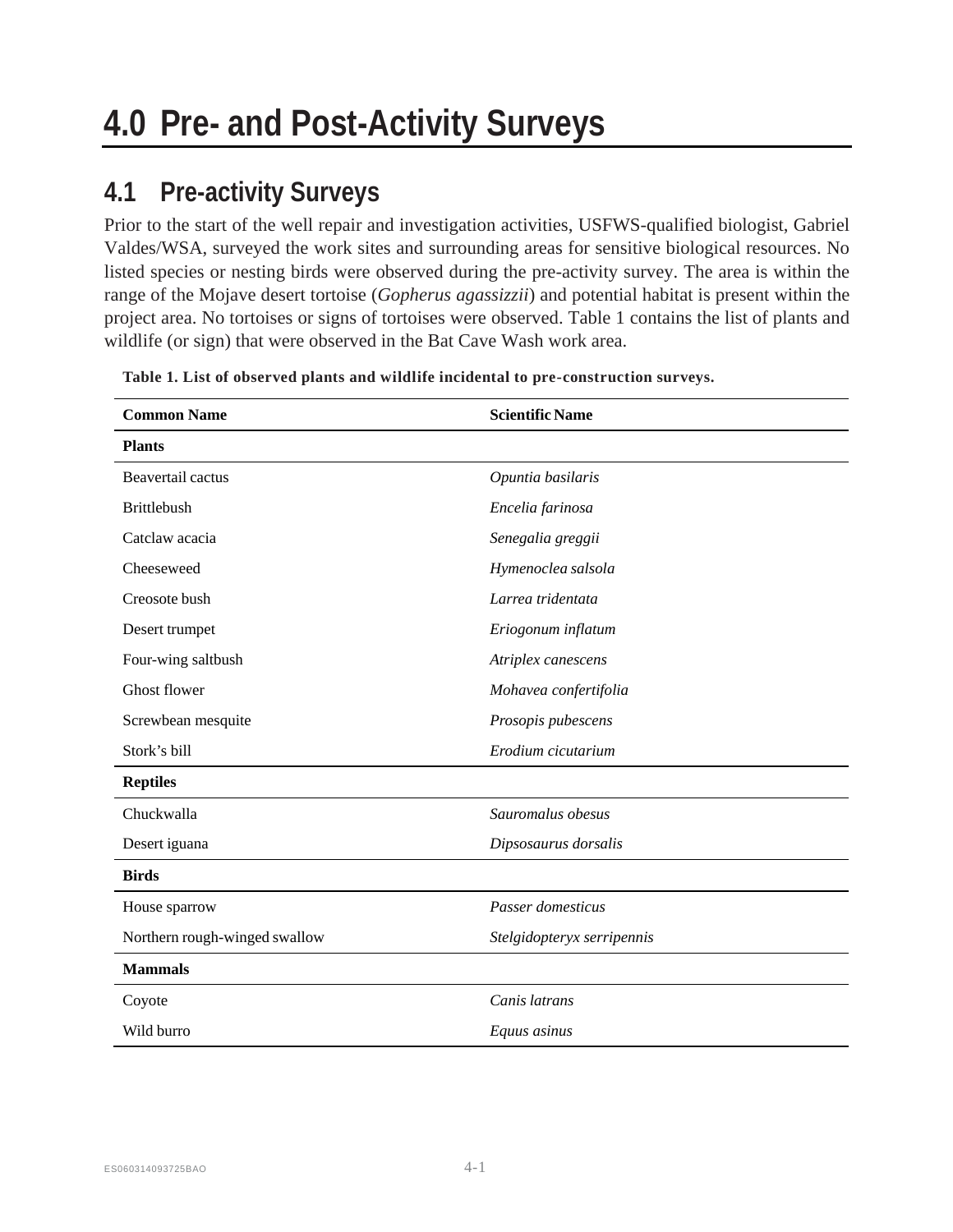### **4.2 Post-activity Surveys**

Following the well repair, investigation, development, and demobilization, a post-activity survey was conducted on June 5, 2013, to document field conditions. An additional post-activity survey was conducted on July 30, 2013 following demobilization of excavation activities at the previously abandoned well, TCS-4. WSA conducted a final post-activity survey of Bat Cave Wash on April 22, 2014. All surveys were conducted by WSA biologist, Gabriel Valdes. No listed species were observed during the post-activity survey. All existing perennial vegetation was completely avoided and remained intact. All work activities were confined to areas with pre-existing disturbance or within active channels in the desert wash that were mostly devoid of vegetation. Photographs of preand post-activity conditions are provided in Appendix A.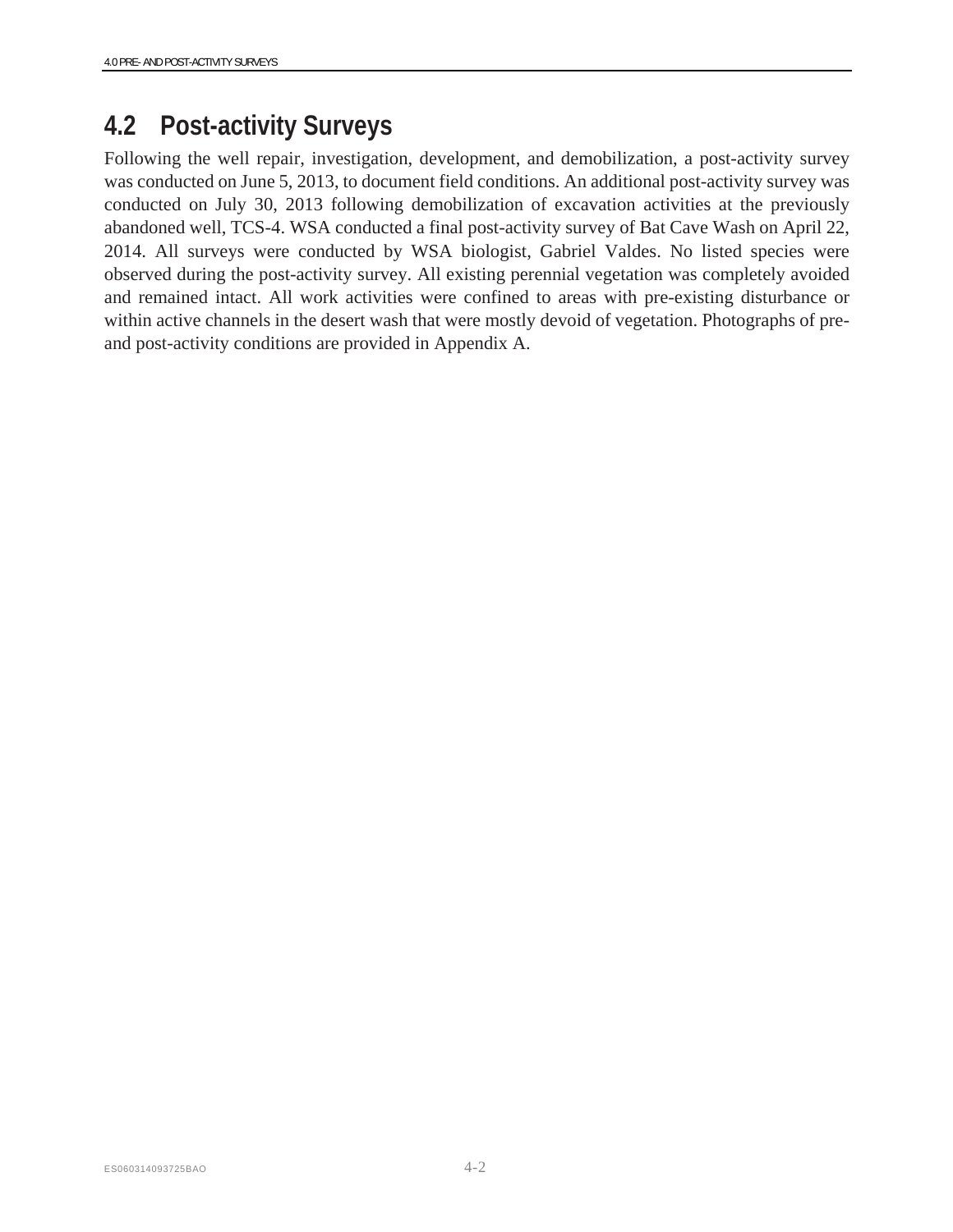# **5.0 Conclusion**

In conformance with the PBA GPMMs, personnel were provided with awareness training, and a qualified biologist conducted pre- and post-activity surveys in all areas that were included in the well repair and rehabilitation activities. The designated FCR remained onsite during all construction activities.

The GPMMs described in the PBA were effective in minimizing impacts to the work area and surrounding lands. The project was conducted under a "may affect, but not likely to adversely affect" determination for the Mojave desert tortoise. In compliance with these determinations, (CH2M HILL 2007; USFWS 2007) there was no take of a desert tortoise or its habitat or any other sensitive species or habitat during any of the well repair, geophysical investigation, or excavation activities within Bat Cave Wash.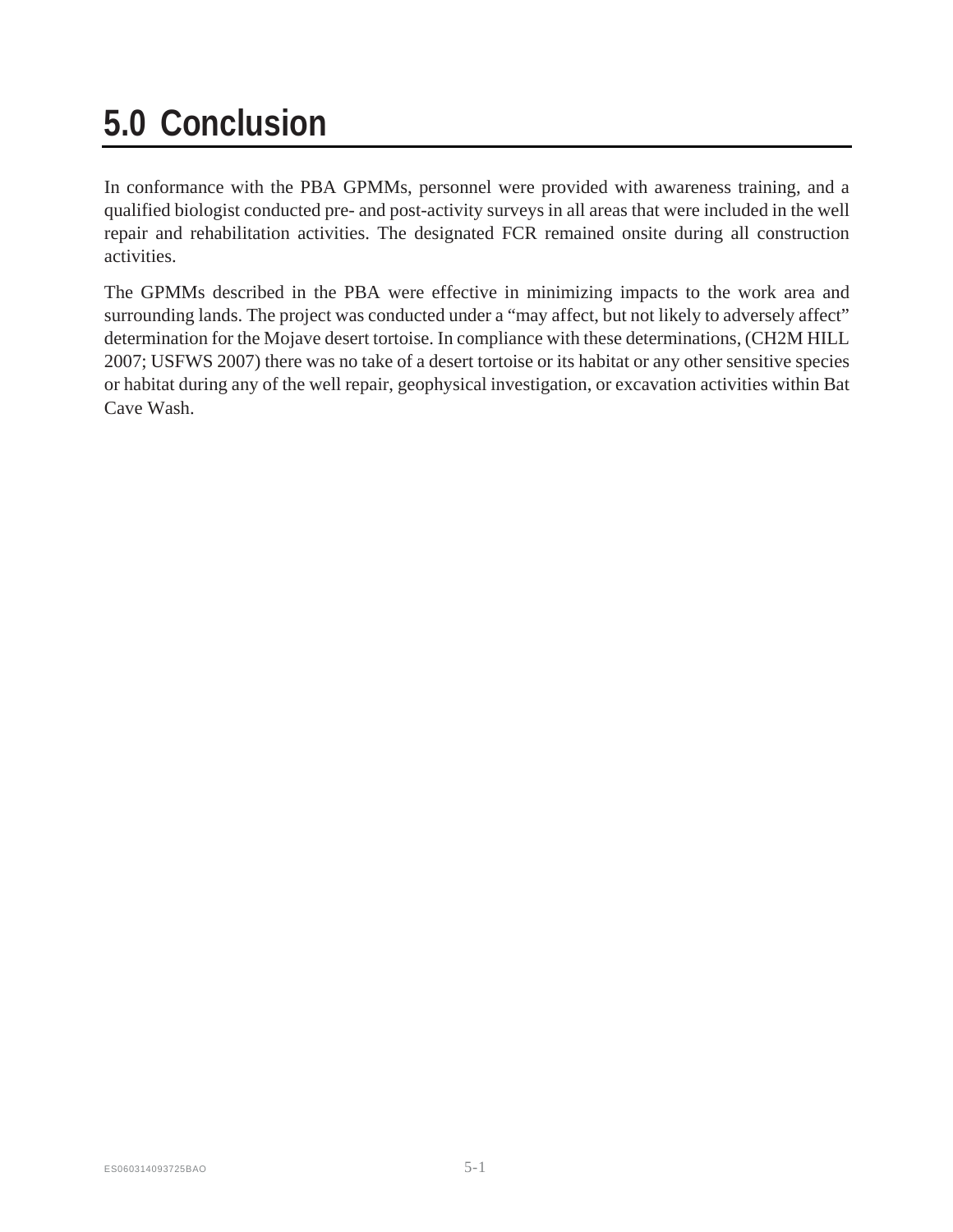# **6.0 References**

#### CH2M HILL, Inc.

- 2007. *Programmatic Biological Assessment for Pacific Gas and Electric Topock Compressor Station Remedial and Investigative Actions*. Prepared for Pacific Gas and Electric, January. Available at http://www.dtsc-topock.com ; Accessed June 2013.
- 2011. Final Revised Implementation Plan for Repair of Monitoring Wells MW-38S and MW-38D and Old Well/Pipe Reconnaissance. Prepared for Pacific Gas and Electric, February 11, 2011.

California Department of Toxic Substances Control

- 2011a. Final Environmental Impact Report for the Topock Compressor Station Groundwater Remediation Project: Volume II. January.
- 2011b. Mitigation Monitoring and Reporting Program, Exhibit 2 to Attachment B, Memorandum to Karen Baker from Aaron Yue regarding Certification of the PG&E Topock Compressor Station Groundwater Remediation Final Environmental Impact Report. January 31.
- U.S. Fish and Wildlife Service (USFWS)
	- 2007. Letter to Field Manager, Lake Havasu Field Office, Bureau of Land Management. "Programmatic Biological Assessment for Pacific Gas and Electric Topock Compressor Station Remedial Investigative Actions, January 2007." On file, Bureau of Land Management, Havasu Field Office, Lake Havasu, Arizona. February 8.